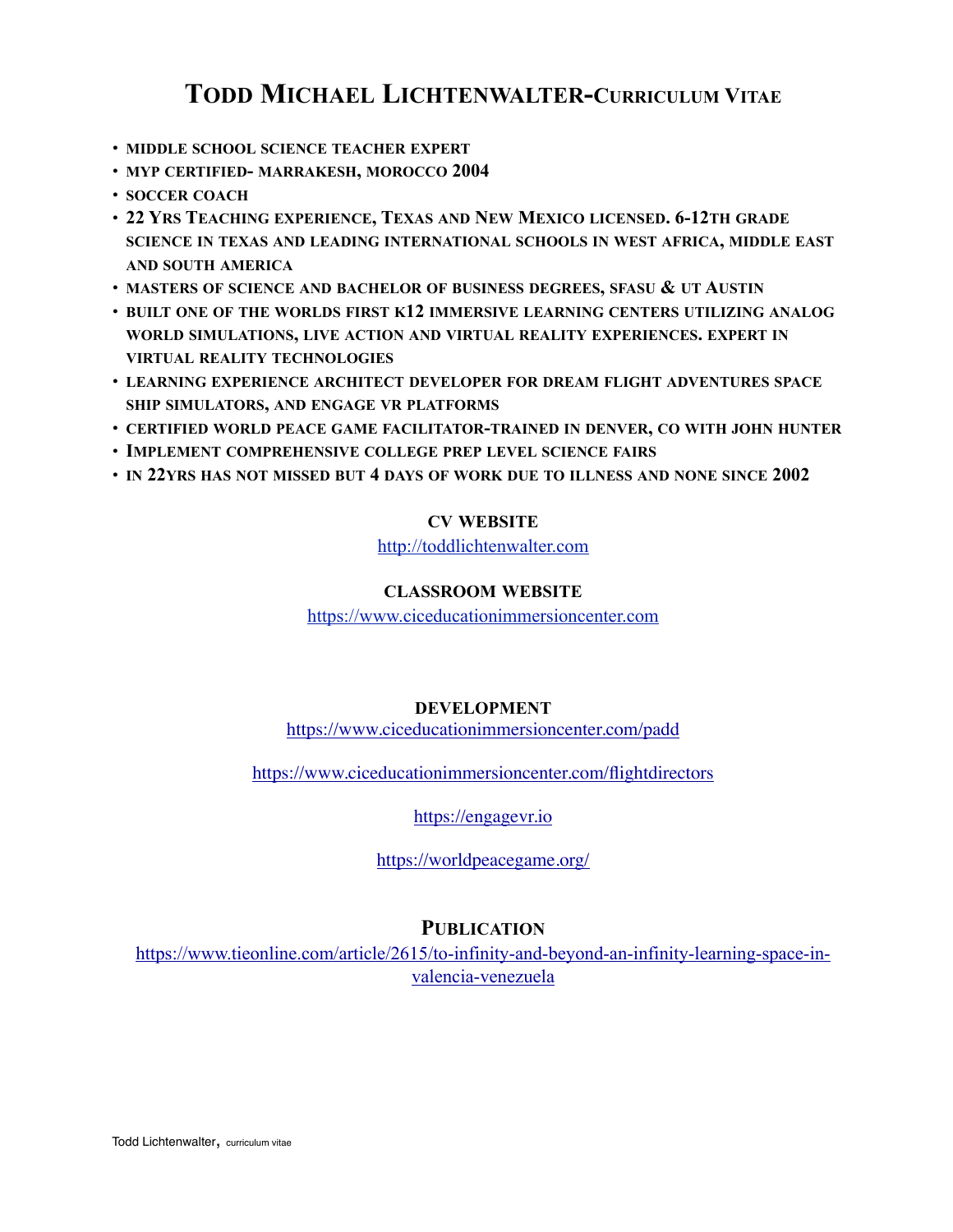# **TODD MICHAEL LICHTENWALTER-CURRICULUM VITAE**

| <b>Address</b>                            | Colegio Internacional de Carabobo<br>Final Av. Alejo Zuloaga c/c Calle El Colegio<br>Urb. Trigal Central<br>Valencia, Venezuela | <b>Marital Status</b><br><b>Nationality</b><br><b>DOB</b> | Single, No Dependents<br><b>USA</b><br>16 March 1971 |
|-------------------------------------------|---------------------------------------------------------------------------------------------------------------------------------|-----------------------------------------------------------|------------------------------------------------------|
| E-mail/iChat                              | mrl@mrlscience.com                                                                                                              | <b>Telephone</b>                                          | 58.241.842.1807                                      |
| <b>Class Website</b><br><b>CV</b> Website | https://www.ciceducationimmersioncenter.com<br>http://toddlichtenwalter.com                                                     | Fax                                                       | 58.241.842.6510                                      |

### **EDUCATION**

| <b>Masters of Science in Forestry</b><br>Major: Forestry |               |
|----------------------------------------------------------|---------------|
| Thesis Research: Cognition of Map Learning               |               |
| Stephen F. Austin State University of Texas              | $1996 - 2000$ |
| <b>Bachelor of Business Administration</b>               |               |
| Major: Marketing                                         |               |
| 2 <sup>nd</sup> Major: Italian                           |               |
| University of Texas at Austin                            | 1989 – 1994   |
|                                                          |               |

### **CERTIFICATION- THE STATE OF TEXAS DEPARTMENT OF EDUCATION**

| • Secondary Science Composite Grades 6-12     | 2002  |
|-----------------------------------------------|-------|
| <b>Elementary Physical Science Grades 1-8</b> | 1999. |
| <b>Elementary Self-Contained Grades 1-8</b>   | 1999. |

# **TEACHING EXPERIENCE- 22 YEARS**

*Colegio Internacional de Carabobo, VENEZUELA*

| <b>Education Immersion Center Director</b>                           | $2015$ - Present |
|----------------------------------------------------------------------|------------------|
| <b>Technology Integration Coordinator</b>                            | $2013 - 2015$    |
| 7th Grade Life, 8th Grade Physical, 12th Grade Environmental Science | $2008 - 2013$    |

- **Science Department Chair**
- **Boys Varsity Soccer Coach**
- **Interactive Nature Trail Coordinator**
- **Meditation Club Leader**
- **Science Fair Coordinator**
- **School Technology Committee**
- **Secondary School Faculty Council**
- **School Leadership Team**

—Built one of the world's first immersive learning classrooms from the ground up integrating live action learning adventures, world simulations, and virtual reality learning.

—Developed and implemented the middle school curriculum for grades 6-8

—Oversaw purchase orders, science department meetings, creation of benchmark testing etc.

- —Tech training for teachers on campus and conferences
- —Recorded and produced school music album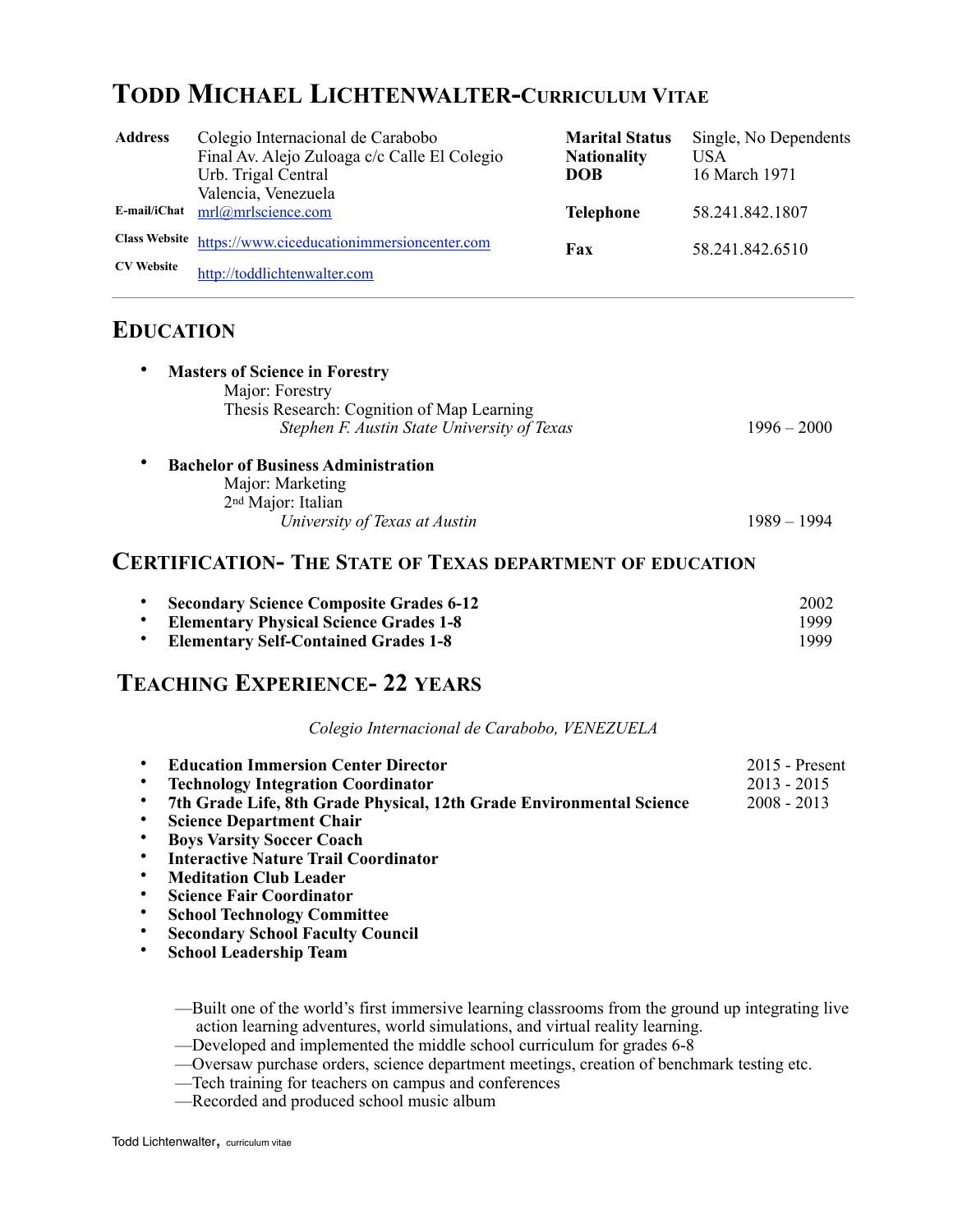|           | American Community School, Beirut, LEBANON            |               |  |  |
|-----------|-------------------------------------------------------|---------------|--|--|
| ٠         | <b>Integrated Science 8th Grade</b>                   | $2006 - 2008$ |  |  |
| ٠         | <b>Boys Soccer</b>                                    | $2006 - 2008$ |  |  |
| $\bullet$ | <b>House Leader</b>                                   | $2006 - 2008$ |  |  |
|           | Lincoln Community School, Accra, GHANA                |               |  |  |
|           | MYP Integrated Science 7,8, & 10th Grades             | $2003 - 2006$ |  |  |
| $\bullet$ | <b>Boys Soccer</b>                                    | $2003 - 2006$ |  |  |
| ٠         | <b>Areas of Interaction (AOI) Leader- Environment</b> | $2003 - 2006$ |  |  |
| ٠         | MYP Technology 7th, 8th, & 10th Grades                | $2003 - 2004$ |  |  |
| ٠         | <b>Science Department Chair</b>                       | $2005 - 2006$ |  |  |
|           |                                                       |               |  |  |

- —Develop and implement engaging hands-on student-directed science labs and units
- —Extensively integrate the use of computers and other technologies into the teaching of science curriculum
- —International Baccalaureate Middle Years Program (MYP) Trained (Marrakech 2003)
	- Collaborative MYP lessons and curriculum
	- AOI Leaders Committee

#### *A. J. Briesemeister Middle School, Seguin, TX, USA*

! **MS Integrated Science 7 (including Gifted and Talented), Science** 2000 – 2003

—Teach broad performance and ability ranges: honors to special education —Member of:

- ! District curriculum and vertical alignment committee
- ! District textbook adoption committee
- District technology committee
- ! Campus improvement committee
- Campus discipline committee

### **PARK RANGER- UNITED STATES ARMY CORPS OF ENGINEERS**

#### • **Park Ranger at Canyon Lake, Texas USA** 2000(summer)

2002(summer)

- —Naturalist and nature trail interpreter
- —Patrol of parks and lake ensuring compliance of federal regulations
- and rules including water safety and visitor assistance
- —Citation Certification
- —Cardiovascular and Pulmonary Resuscitation (CPR) Certification
- —Assisted in the development of the Southwest Regional Corps of Engineer's resources computer database (OMBIL).
- —Monitor/Data collection of weather station and lake level
- —Created trail guide and activity book
- —Assisted with natural resource conservation programs and projects including the development of wetlands habitat for migratory birds and the planting of trees
- —Involved in the Flood Crisis Control and Monitoring for the 2000 flood of record
- —Trail, campsite, dam, and park maintenance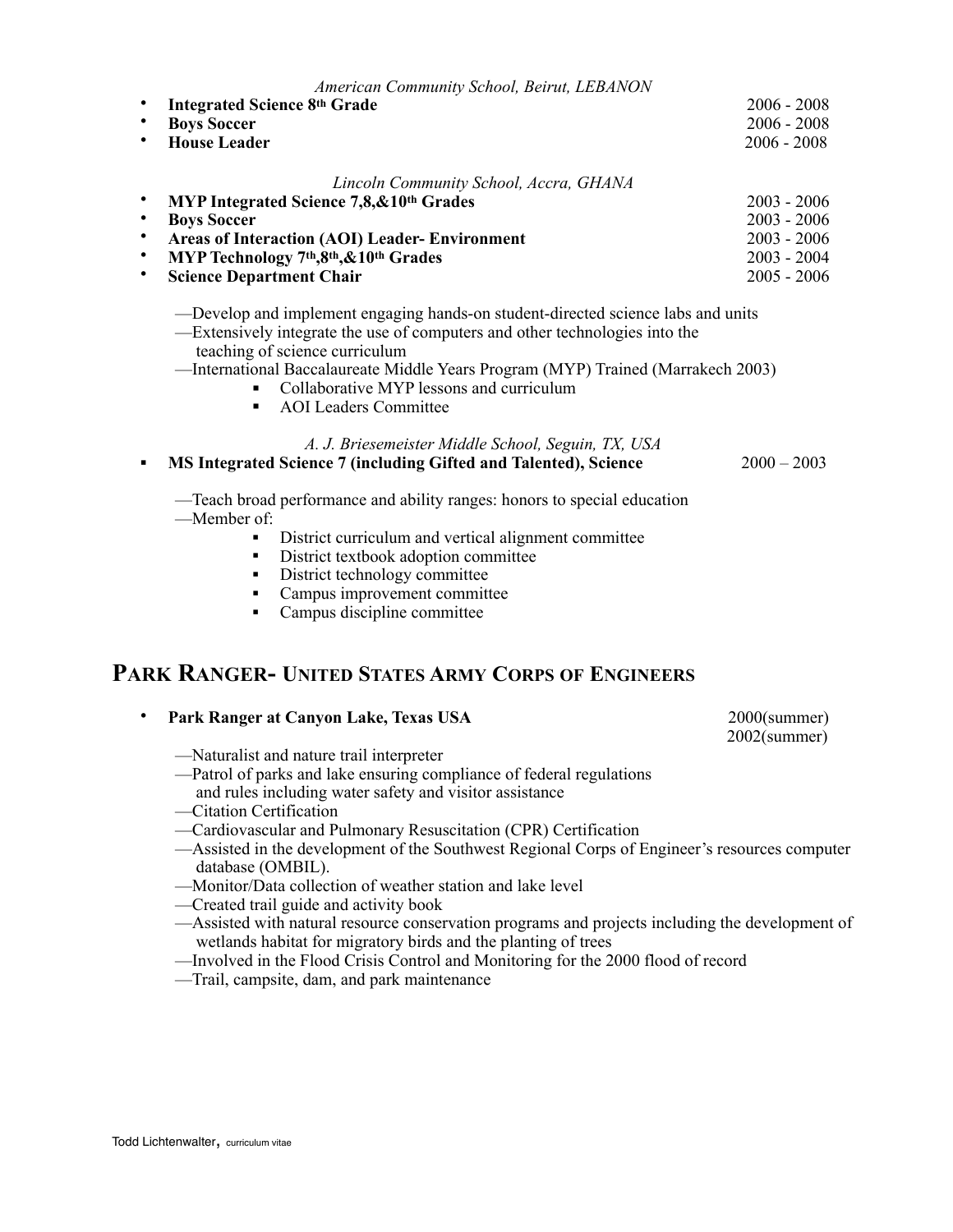### **EXTRA-CURRICULAR, VOLUNTEER, AND HOBBY INTERESTS**

| $\bullet$ | <b>University Interscholastic League Coach</b><br>Develop and guide middle school students competing in academic<br>competitions including: calculator applications, poetry, and prose.                                                                                                                                 | 2001-2003                                                              |
|-----------|-------------------------------------------------------------------------------------------------------------------------------------------------------------------------------------------------------------------------------------------------------------------------------------------------------------------------|------------------------------------------------------------------------|
| $\bullet$ | <b>University Interscholastic League and United States Certified Soccer Referee</b><br>Volunteer and paid referee for Children, Youth, Secondary,<br>College and Men's Semi-Pro Leagues                                                                                                                                 | 1983, 1997-2000                                                        |
| ٠         | <b>Soccer Coach and Player</b><br>Coach-Middle School and Varsity Boys<br>Coach-High School Boys Squad- (UIL)<br>Coach-Youth-Nacogdoches Youth Soccer League (NTSA)<br>Player- North Texas Regional Finalist (UIL)<br>Player- United States Southern Regional Semi-Finalist<br>Player- Division I Texas State Champions | 2003-Present<br>$1999 - 2000$<br>$1998 - 2000$<br>1988<br>1984<br>1984 |
| ٠<br>٠    | <b>Music and Film</b><br>Certified Apple Final Cut Pro Video Editor<br>After-school Movie Making Club<br>Flute and bamboo craftsman<br>Dulcimer player<br>Sound studio recording and computer technologies<br>2003-2005 Community Service and Community Action Service (CAS) Events                                     |                                                                        |

Habitat for Humanity Builds in GHANA villages- assistant to CAS coordinator Ghana Polio Eradication Day Blood Drive Donor Earth Day Neighborhood Litter Cleanup Computer Training School- personally financed and operated small computer training school tuition free for local Ghanaian men

### **PUBLICATIONS**

• [The International Educator](https://www.tieonline.com/article/2615/to-infinity-and-beyond-an-infinity-learning-space-in-valencia-venezuela): https://www.tieonline.com/article/2615/to-infinity-and-beyond-aninfinity-learning-space-in-valencia-venezuela

### **TECHNICAL SKILLS**

- Advanced knowledge of classroom technologies for designing and implementing lessons
- Developer for Dream Flight Adventures
- Design lessons in Engage VR, code apps using Glide

# **TECHNOLOGY HARDWARE AND SOFTWARE**

• Invested over \$400K of my own money into classroom and lab equipment over the years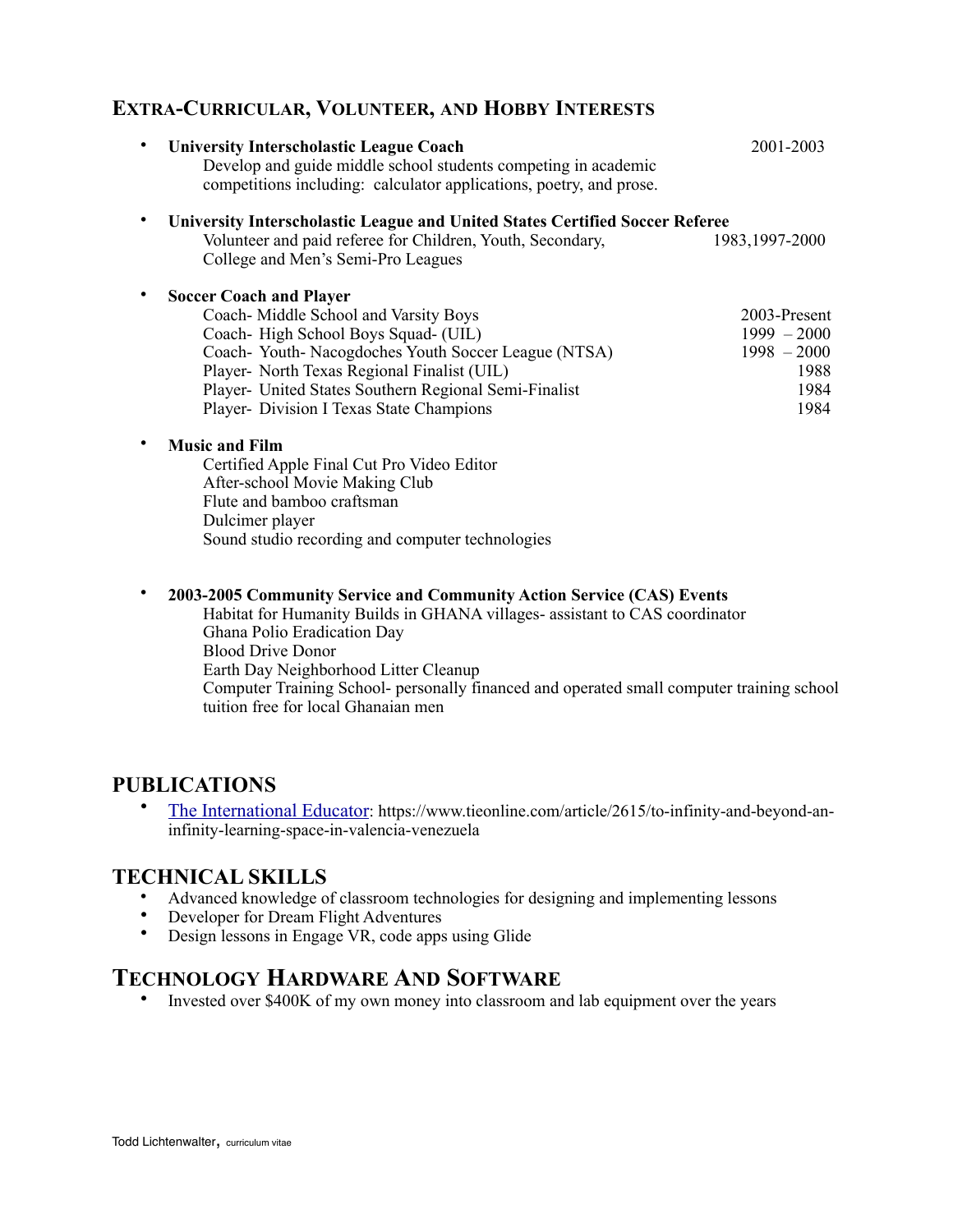# **INTERNACIONAL BACCALAUREATE CERTIFIED**

• MYP training- Marrakesh, Morocco, 2004

## **TRAVEL AND TEACHING ABROAD**

- Venezuela 2008-Present<br>• India 1008 Present
- India  $1998$ -Present<br>• Ghana  $2003-2006$
- Ghana 2003-2006<br>Morocco 2003
- Morocco
- Jamaica 1993, 1995
- Italy 1988, 1991

# **HEALTH**

- Non-smoking, alcohol and drug free vegetarian<br>• Fraiov jogging soccer and basketball
- Enjoy jogging, soccer, and basketball

# **SCIENCE COURSEWORK COMPLETED**

| $\cdot$ FOR 564                                           | <b>Forest Medicinal Plants</b>                    |  |  |
|-----------------------------------------------------------|---------------------------------------------------|--|--|
| $\cdot$ FOR 535                                           | <b>Advanced Forest Soils</b>                      |  |  |
| $\cdot$ FOR 564                                           | Quantitative Landscape Analysis                   |  |  |
| $\cdot$ FOR 510                                           | Research Methods in Forestry                      |  |  |
| $\cdot$ FOR 564                                           | <b>Environmental Attitudes</b>                    |  |  |
| $\cdot$ FOR 521                                           | Landscape Analysis                                |  |  |
| $\cdot$ FOR 589                                           | Thesis Research                                   |  |  |
| $\cdot$ FOR 590                                           | Thesis Writing                                    |  |  |
| $\cdot$ FOR 119                                           | Dendrology                                        |  |  |
| $\cdot$ FOR 405                                           | Environmental Communication and Interpretation    |  |  |
| $\cdot$ FOR 223                                           | Surveying and Mapping                             |  |  |
| $\cdot$ FOR 111                                           | Introduction to Forestry                          |  |  |
| $\cdot$ BIO 522                                           | Plant Biogeography                                |  |  |
| <b>BIO 1653</b>                                           | Biology I                                         |  |  |
| $\cdot$ CHEM 1644                                         | Chemistry II                                      |  |  |
| $\cdot$ CHEM 1634                                         | Chemistry I                                       |  |  |
| $\cdot$ PHYS 2614                                         | Physics II                                        |  |  |
| $\cdot$ PHYS 1653                                         | Physics I                                         |  |  |
| $\cdot$ CALC 403                                          | Calculus II                                       |  |  |
| $\cdot$ CALC 124                                          | Calculus I                                        |  |  |
| $\cdot$ ASTR 302                                          | Astronomy I                                       |  |  |
| $\cdot$ MKT 460                                           | <b>Information and Analysis</b>                   |  |  |
| $\cdot$ STAT 202                                          | Statistics I                                      |  |  |
| $\cdot$ MIS 310                                           | <b>Electronic Data Processing</b>                 |  |  |
|                                                           | *Over 250 hours of college credits across a range |  |  |
| of subjects in the course of 11 years of university work. |                                                   |  |  |
|                                                           |                                                   |  |  |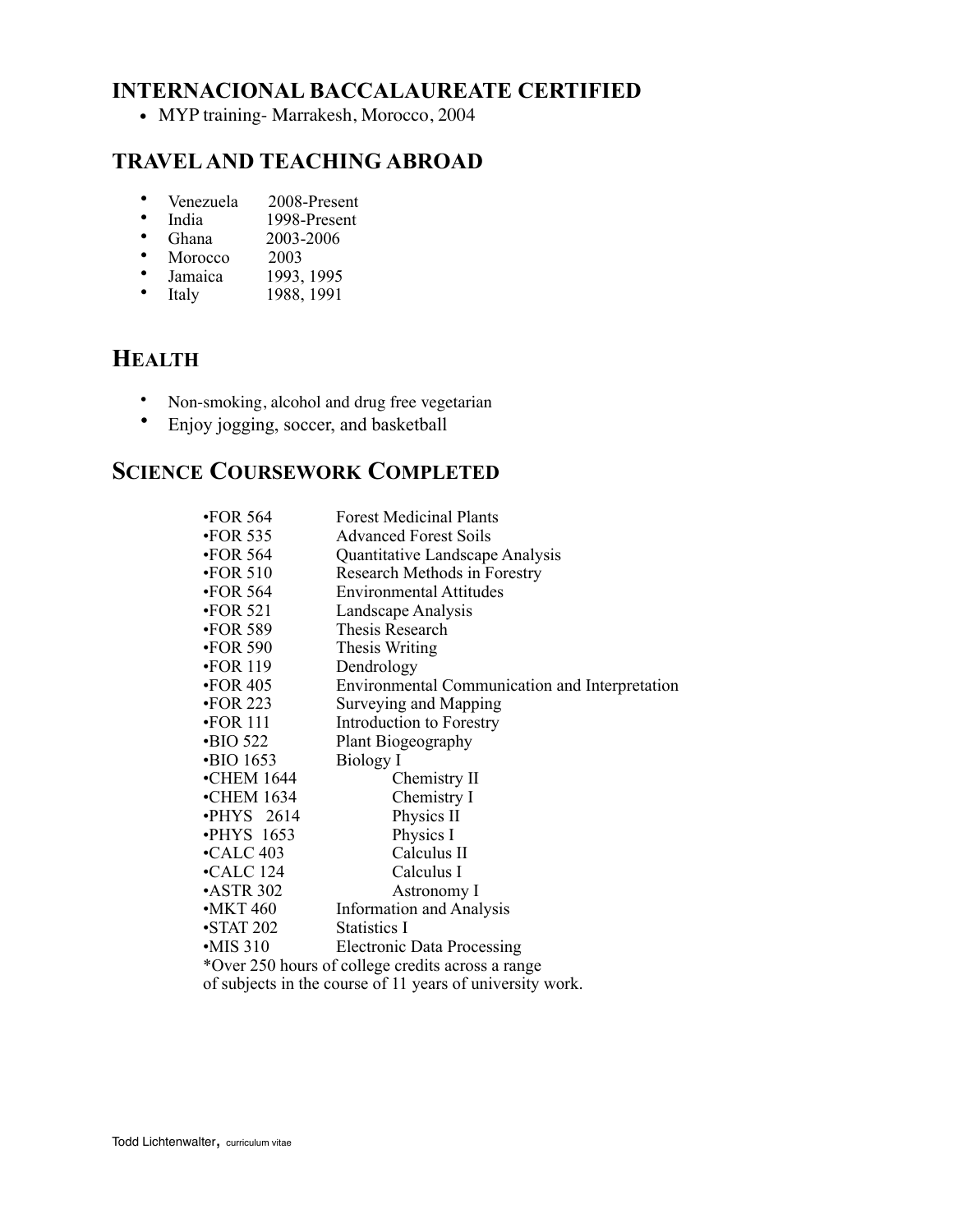### **REFERENCES**

#### SOUTH AMERICA

Mr. Stephen Sibley: headmaster Phone: 58.241.842.1807 Fax:58.241.842.6510 *Colegio Internacional de Carabobo* Valencia, VENEZUELA Email: [ssibley@cic-valencia.org.ve](mailto:no_reply@apple.com)

#### MIDDLE EAST

Dr. George Damon: headmaster Phone: 961.01.374.370ext.106 *American Community School* Beirut, LEBANON Email: [gdamon@acs.edu.lb](mailto:gdamon@acs.edu.lb)

Mr. Karim Abu-Haydar Phone: 961.01.374.370 *American Community School* Beirut, LEBANON Email: [kabuhydar@acs.edu.lb](mailto:kabuhydar@acs.edu.lb)

#### AFRICA

Mr. James Dunn: former principal Phone: (+233-21) 774018 *Lincoln Community School* Accra, GHANA Email:[dunnbari@hotmail.com](mailto:dunnbari@hotmail.com)

#### NORTH AMERICA

| Glenda Moreno: former principal<br>A. J. Briesemeister Middle School<br>Seguin, Texas USA<br>Email: $gmoreno(a)$ seguin.k12.tx.us | Phone: 830.379.0600 | Home: 830.303.7710 |
|-----------------------------------------------------------------------------------------------------------------------------------|---------------------|--------------------|
| Dr. David L. Kulhavy: graduate professor<br>Arthur Temple College of Forestry:                                                    | Phone: 936.468.3301 | Home: 936.569.7050 |
| Stephen F. Austin State University<br>Email: dkulhavy@sfasu.edu                                                                   |                     |                    |